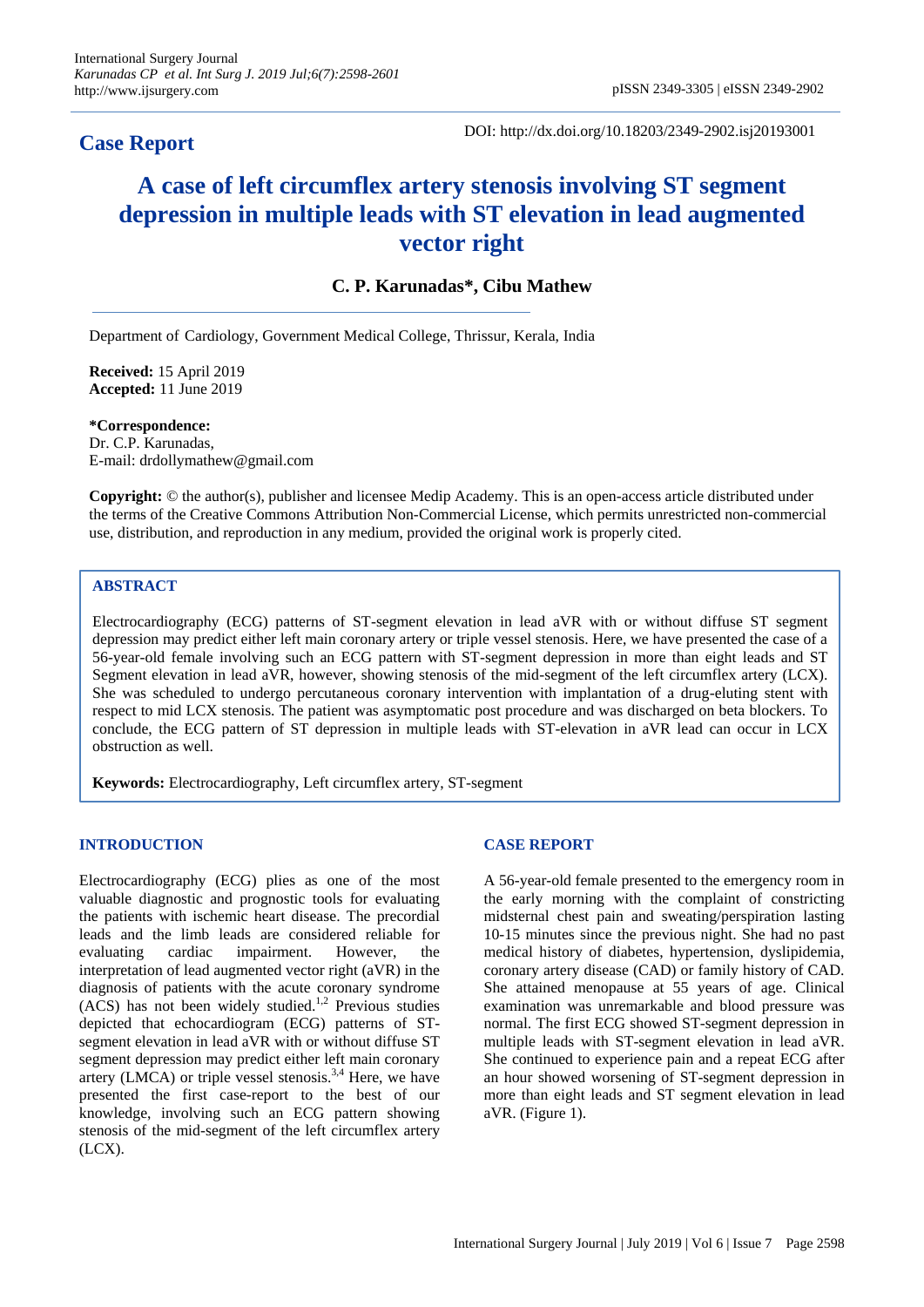

**Figure 1: ECG at the time of pain.**

The left ventricular function was normal without regional wall motion abnormality or left ventricular hypertrophy. Troponin T level was elevated. Serum electrolytes were within normal limits. She was started with antianginal drugs and unfractionated heparin regime. As she suffered from recurrence attacks of chest pain and coronary angiogram was performed on the next day of admission, which revealed 90% stenosis involving the mid segment of left circumflex artery (LCX) (Figure 2a), normal left main coronary artery (LMCA) (Figure 2b), normal proximal left anterior descending artery (LAD) with 50% stenosis in mid segment (Figure 2c) and normal right coronary artery (RCA) (Figure 2d). She underwent percutaneous coronary intervention with a drug-eluting stent implantation with respect to the mid LCX stenosis (Figure 2.e). The LAD lesion was not scheduled as it was only 50% (Figure 2f).

The patient became asymptomatic post-procedure, exhibiting normal ECG. (Figure 3) She was discharged on beta blockers.



**Figure 2: (A) Mid LCX 90% stenosis (B) Normal LMCA and proximal LAD (C) Mid LAD 50% stenosis (D) Normal RCA (E) LCX- post angioplasty (F) Mid LAD stenosis left alone.**



**Figure 3: ECG after PTCA.**

#### **DISCUSSION**

ECG changes for prediction of acute LMCA obstruction have always attracted attention. It is important with regard to selecting the appropriate treatment strategy as acute LMCA obstruction leads to severe hemodynamic deterioration and a less favourable prognosis. 5,6 Yamaji et al postulated that such an ECG pattern is an important predictor of isolated acute LMCA obstruction. In this study the admission 12-lead ECGs were correlated with angiographic findings. It was seen that Lead aVR STsegment elevation (>0.05 mV) occurred with a significantly higher incidence in the LMCA group (88%) than in the LAD (43%) or RCA (8%) groups. The amount of Lead aVR ST-segment elevation was significantly higher in the LMCA group than in the LAD group while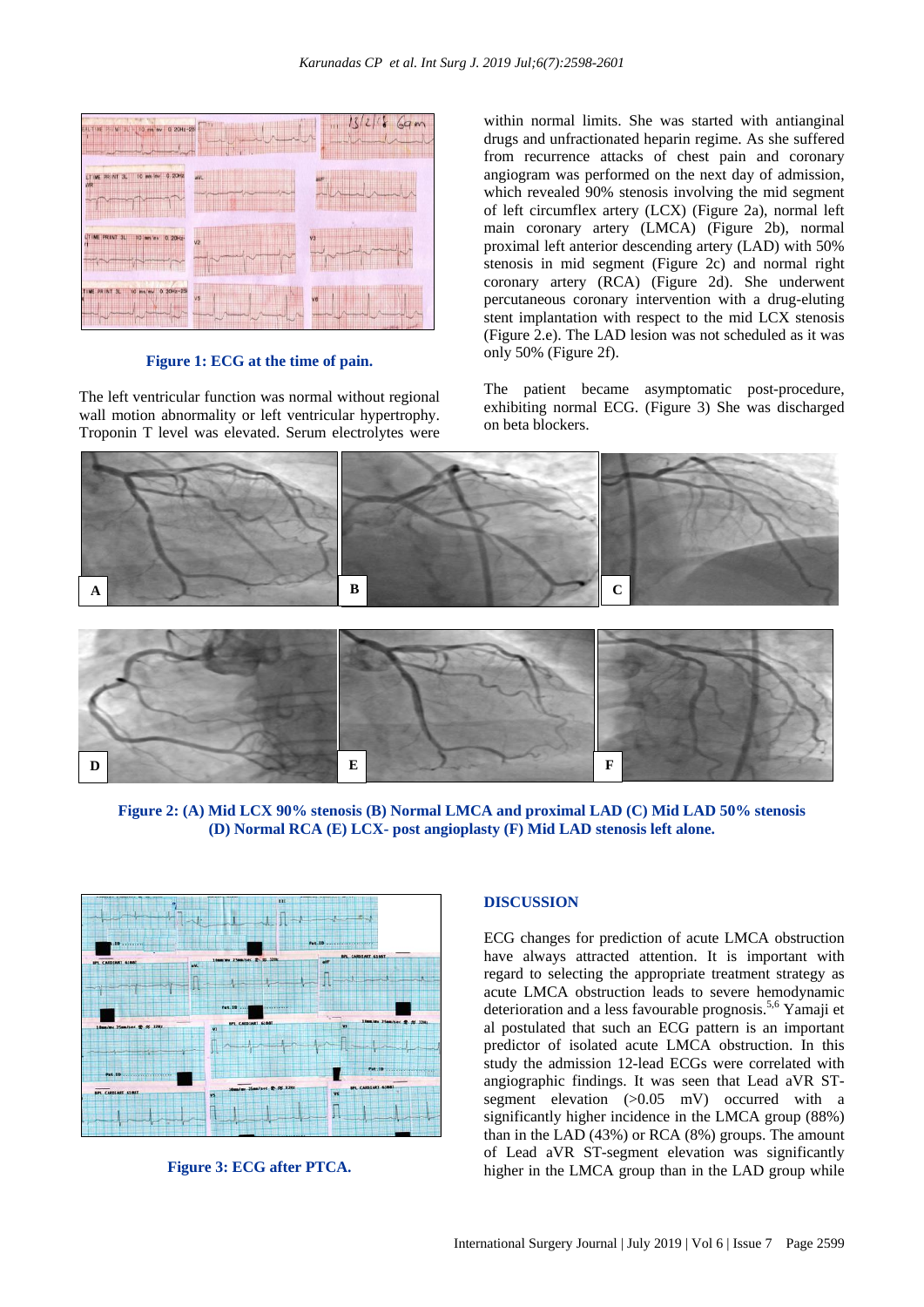Lead V1 ST segment elevation was lower in the LMCA group than in the LAD group. <sup>7</sup> The finding of lead aVR ST-segment elevation greater than or equal to lead V1 ST-segment elevation distinguished the LMCA group from the LAD group, with 81% sensitivity, 80% specificity and 81% accuracy. The death occurred more frequently in patients with higher ST-segment elevation in lead aVR than in those with less severe elevation. Thus the "neglected lead aVR" became an important lead. In 2008 an ECG pattern of ST depression and peaked T waves in the precordial leads was first described by de Winter et al. in a case series.<sup>8</sup> This pattern was considered as anterior STEMI equivalent that presents without obvious ST-segment elevation. Verounden and colleagues replicated this finding in another case series in 2009. Thus there was evidence to suggest that the de Winter ECG pattern is highly predictive of acute LAD occlusion. Some authors even proposed that the de Winter pattern should be considered a STEMI equivalent in patients with chest pain and no ST elevation in ECG and that they should receive emergent reperfusion therapy with PCI or thrombolysis. The diagnostic criteria for the De Winter pattern included (i) Tall, prominent, symmetric T waves in the precordial leads (ii) Up sloping ST segment depression  $>1$  mm at the J-point in the precordial leads (iii) Absence of ST elevation in the precordial leads and (iv) ST segment elevation (0.5 mm-1 mm) in aVR. The De Winter pattern had positive predictive values of around 95% for proximal LAD lesion in various studies. So the combination of ST-Segment depression in multiple leads with ST-segment elevation in aVR came to be considered as representing acute occlusion of LMCA or Proximal LAD. However there have been reports that such a pattern need not be specific and that it can occur in other lesions as well. Knotts et al. and Montero et al also suggested that such an ECG pattern of ST depression in >7 body surface leads combined with ST elevation in aVR and V1 and its predictive value for LMCA stenosis or left main equivalent (LMEQ) disease.<sup>6,9</sup> They studied 133 patients showing this particular ECG pattern. LMCA/LMEQ disease was found in only 23% of these patients on coronary angiography. Their conclusion was that this ECG pattern is not always caused by LMCA/LMEQ disease. Therefore, the term "suspect circumferential subendocardial ischemia" may be preferred. Such a pattern has been described in a case of diagonal occlusion without LMCA or LAD disease by Montero et al.<sup>9</sup> The pattern of ST Depression in multiple leads with aVR ST elevation has been described in LMCA spasm.<sup>5</sup> Contrary to popular belief that spasm and Prinzmetals angina show ST elevation in ECG, LMCA spasm can lead to widespread ST depression. This patient had ST depression of 2-3 mm in more than seven leads with ST elevation of 1.5 mm in aVR. An LMCA or Proximal LAD obstruction was expected. However only a mid LCX lesion was found on coronary angiography. LMCA and proximal LAD were normal. It is unlikely that there was an obstruction in LMCA or LAD by a thrombus which got spontaneously lysed. She had no hemodynamic compromise despite recurring angina which is expected in LMCA lesion. The possibility of LMCA spasm which got relieved prior to angiogram must be considered in view of previous reports. But this patient did not have any LMCA spasm even after cannulating LMCA with diagnostic and later by a guide catheter. She was given beta blockers which could have worsened any spasm and produced symptoms even after PTCA had the initial ECG changes been due to spasm.

We concluded that a pattern of ST depression in multiple leads with ST elevation in aVR can occur in Left Circumflex artery obstruction also. However the more ominous LMCA or proximal LAD lesion needs exclusion by early coronary angiography.

#### **ACKNOWLEDGEMENTS**

Authors would like to thanks the patient participated in the study.

*Funding: No funding sources Conflict of interest: None declared Ethical approval: Not required*

#### **REFERENCES**

- 1. Gorgels AP, Vos MA, Mulleneers R, de Zwaan C, Bar FW, Wellens HJ. Value of the electrocardiogram in diagnosing the number of severely narrowed coronary arteries in rest angina pectoris. Am J Cardiol. 1993;72(14):999-1003.
- 2. Wong CK, Gao W, Stewart RA, Benatar J, French JK, Aylward PE, et al. aVR ST elevation: an important but neglected sign in ST elevation acute myocardial infarction. Eur Heart J. 2010;31(15):1845-53.
- 3. Wagner GS, Macfarlane P, Wellens H, Josephson M, Gorgels A, Mirvis DM, et al. AHA/ACCF/HRS recommendations for the standardization and interpretation of the electrocardiogram: part VI: acute ischemia/infarction: a scientific statement from the American Heart Association Electrocardiography and Arrhythmias Committee, Council on Clinical Cardiology; the American College of Cardiology Foundation; and the Heart Rhythm Society. Endorsed by the International Society for Computerized Electrocardiology. J Am Coll Cardiol. 2009;53(11):1003-11.
- 4. Nikus KC. Electrocardiographic presentations of acute total occlusion of the left main coronary artery. J Electrocardiol. 2012;45(5):491-3.
- 5. Engelen DJ, Gorgels AP, Cheriex EC, De Muinck ED, Ophuis AJ, Dassen WR, et al. Value of the electrocardiogram in localizing the occlusion site in the left anterior descending coronary artery in acute anterior myocardial infarction. J Am Coll Cardiol. 1999;34(2):389-95.
- 6. Knotts RJ, Wilson JM, Kim E, Huang HD, Birnbaum Y. Diffuse ST depression with ST